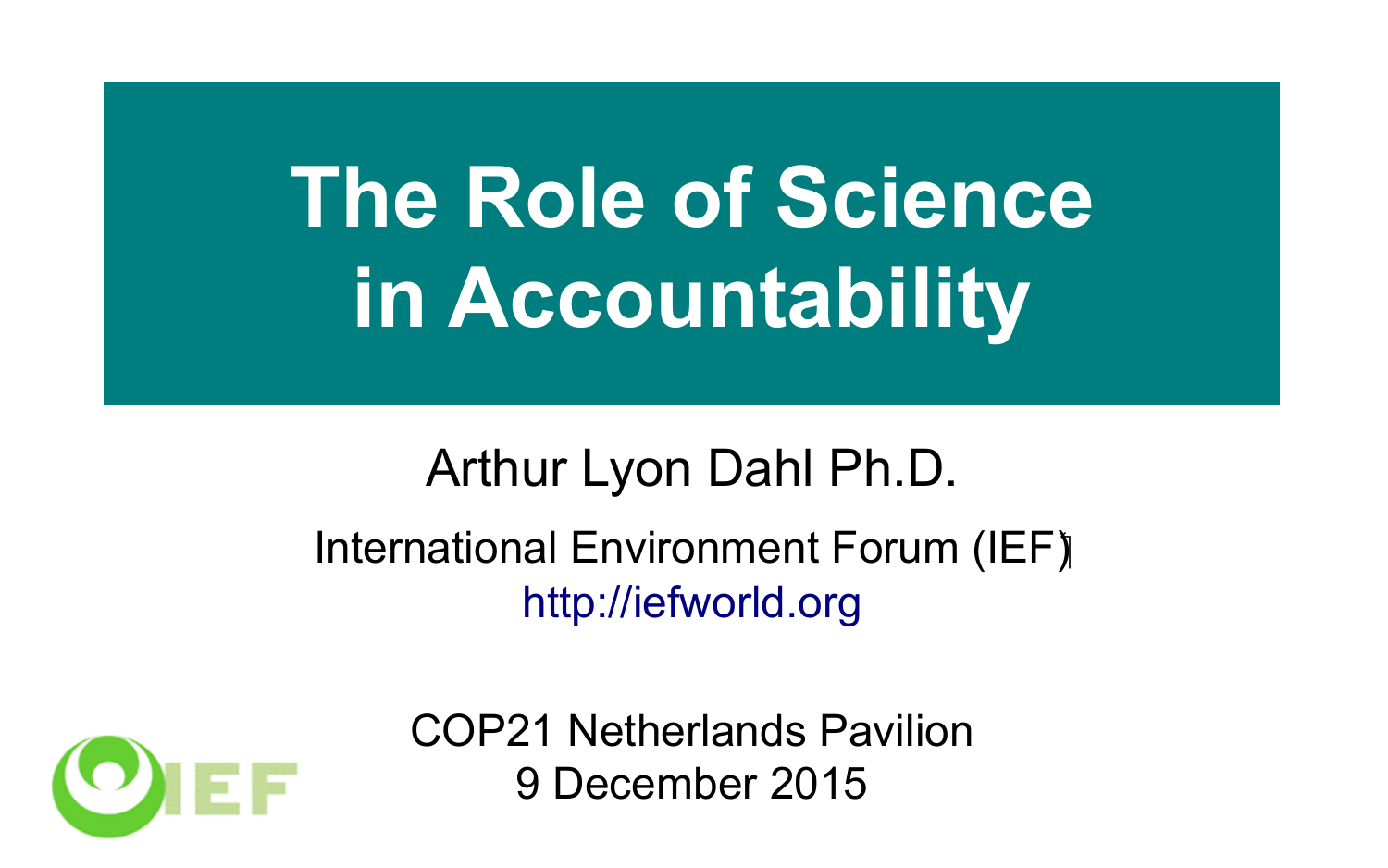## Climate change science

- Climate change is a science-driven process
- The IPCC is the formal mechanism to link science to the UNFCCC and diplomatic processes
- This is and needs to be scientifically conservative, with its summary reports approved by governments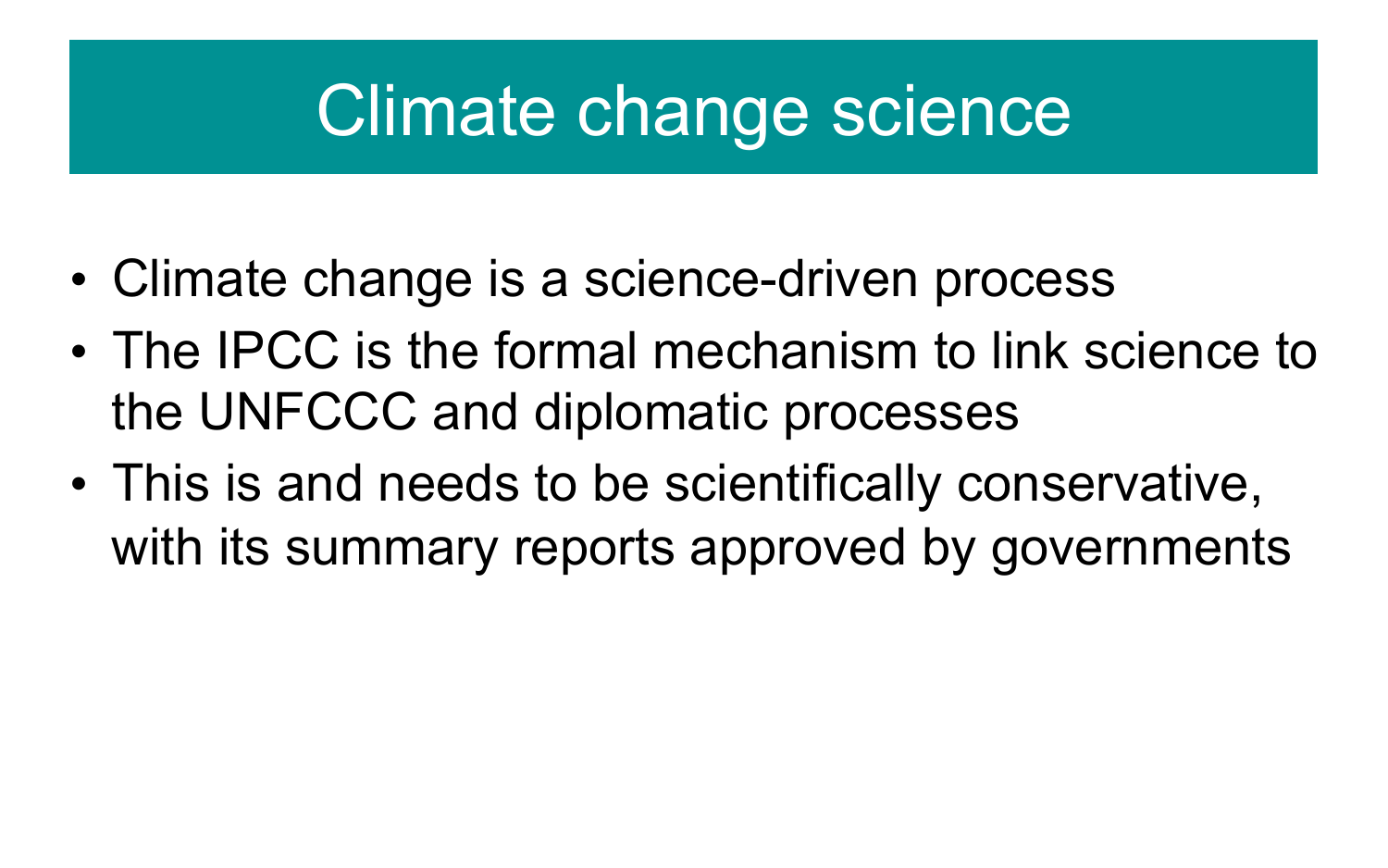### Broader role of science in accountability

- The climate system is evolving so rapidly that the long delay to peer reviewed consensus means that many early warning signals are disregarded
- These issues need to be openly debated in the scientific community and brought to the attention of governments and the more formal processes
- We need clear mechanisms to deal with risk and probability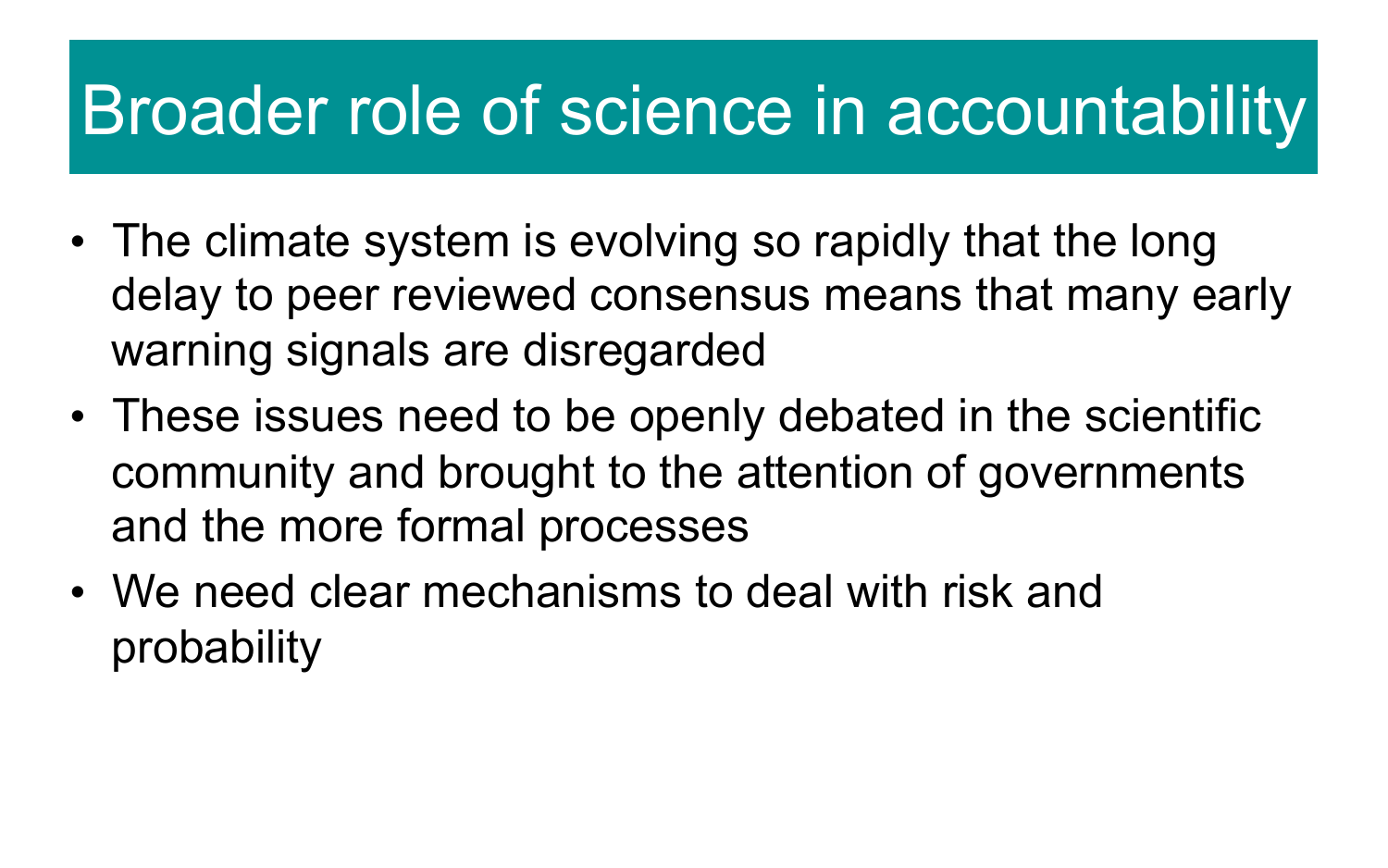# Science and the public

- Role of scientists in public information and debate
- Neutrality versus active engagement
- Challenge of climate skeptics and disinformation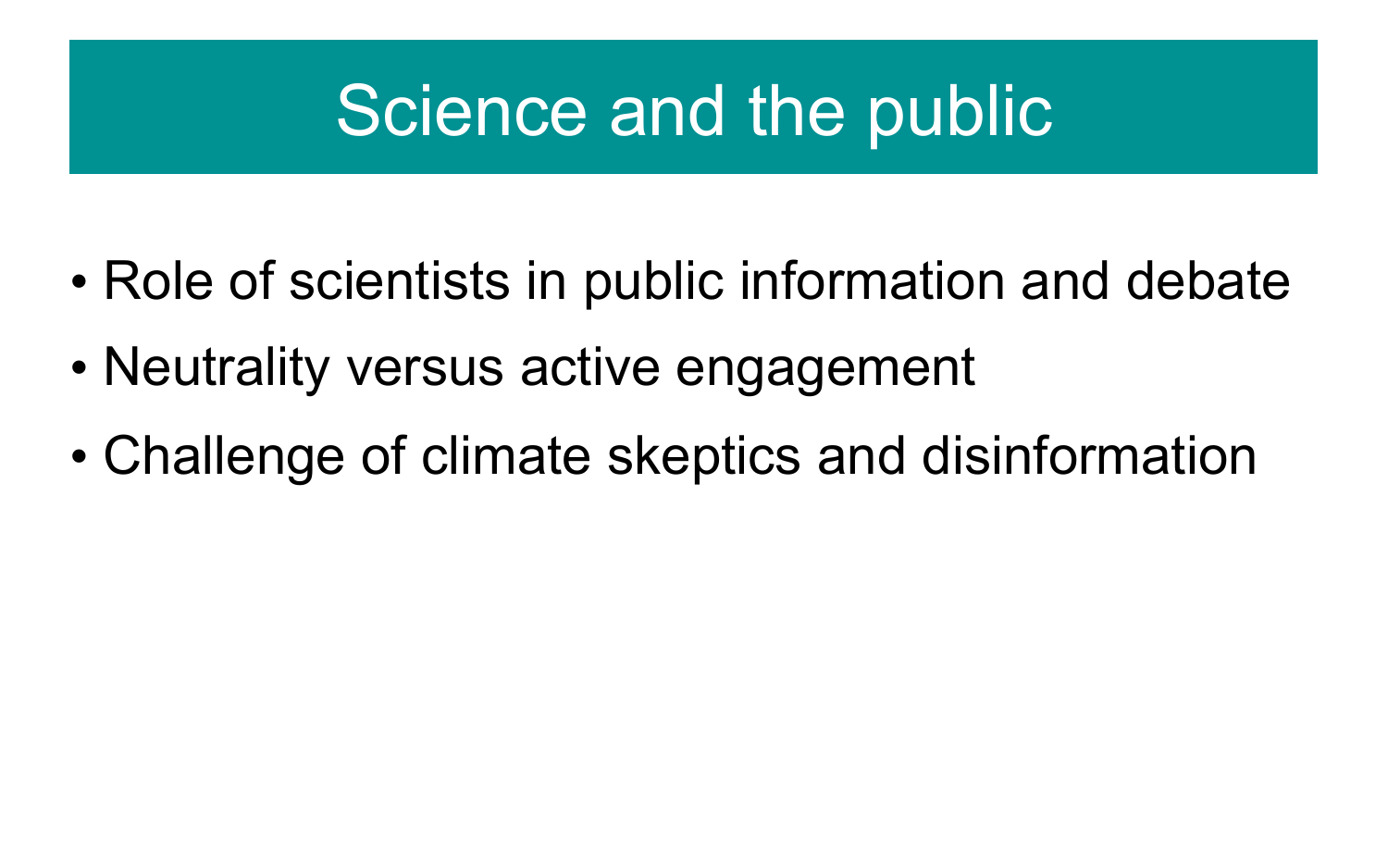# Science-based indicators

- Directly from monitoring and assessment: CO2 concentration, sea ice extent, etc.
- National emissions
- Indicators and indices: ecological footprint, Environmental Sustainability Index, Environmental Performance Index, etc.